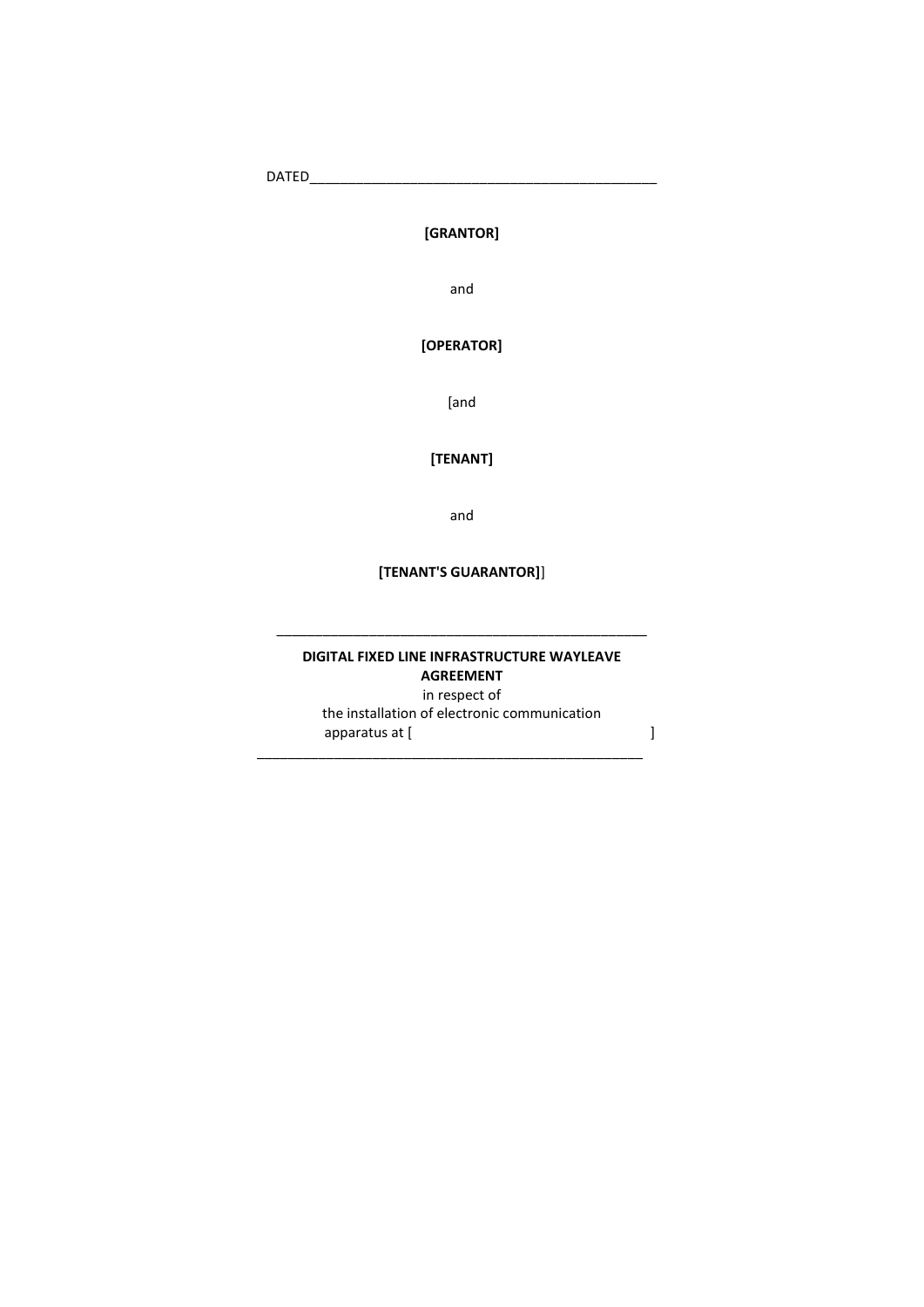#### **DIGITAL FIXED LINE INFRASTRUCTURE WAYLEAVE**

#### **AGREEMENT**

#### **DATE**

#### **PARTIES**

- (1) **[ 1 GRANTOR**] (incorporated and registered in England and Wales under company registration number [], the registered office of which is at [  $\qquad \qquad$  [ (the "**Grantor**"); [and]
- (2) [**OPERATOR**] (incorporated and registered in England and Wales under company registration number [  $\qquad$  ]), the registered office of which is at [  $\qquad$   $\qquad$  [ (the "**Operator**"); [and]
- (3) **<sup>2</sup> [TENANT**] (incorporated and registered in England and Wales under company registration number [  $\qquad$  ]), the registered office of which is at [  $\qquad$  [ (the "**Tenant**"); ] [and;
- (4) **[TENANT'S GUARANTOR** ] (incorporated and registered in England and Wales under company registration number [ ]), the registered office of which is at [ **]** (the "**Tenant's Guarantor**")]

#### **BACKGROUND**

- (A) This Agreement is a code agreement under, and made in accordance with, Part 2 of the Code by the Grantor, as "occupier", and by the Operator, as "operator", conferring upon the Operator rights for statutory purposes with respect to the Works described in **clause 3.1** and certain powers under the Code.
- (B) <sup>3</sup> [The Grantor is the freeholder of the Property (as defined in **clause 1**)] [The Grantor is the owner of the leasehold estate in the Property (as defined in **clause 1**)].
- (C)  $\frac{4}{7}$ [The Tenant has a lease [of part] of the Property.]
- (D) The expressions, "**Code**", "**Operator**" "**Property**", "**Tenant**" and "**Works**" are defined in **clause 1.**

#### **IT IS AGREED** as follows:

#### **1 Definitions**

In this Agreement:

#### **1.1 Apparatus**

Where the installation of the electronic communications apparatus is to be installed only in the common parts of the Property, none of which is within the Tenant's demise, the Tenant and the Tenant's Guarantor (if any) will not be required to be parties to the Agreement, and the references to them in the parties' clause should be deleted.

Where the installation will affect the common parts and part of the Tenant's premises, the Tenant and Tenant's Guarantor should be included as parties.

 $1$  The Grantor will either be the freehold owner, or a long lease-holder, or a Tenant under a Lease. Each of these entities qualifies as an occupier for the purposes of The Electronic Communications Code.

 $2$  Whether the Tenant, and the Tenant's Guarantor will be required to be parties to the Agreement depends on the following circumstances. Where the Tenant is the Grantor as the lessee of the Property as a whole, or of a part of the Property including common parts, and the freeholder or other superior Landlord is not granting rights in respect of the electronic communications apparatus, the references to the Tenant, and the Tenant's Guarantor (if any) should be deleted; the Tenant will act as Grantor.

 $3$  Delete whichever alternative of clause in recital (B) does not apply to the Grantor.

 $4$  Delete recital (C) if the Tenant is acting as Grantor.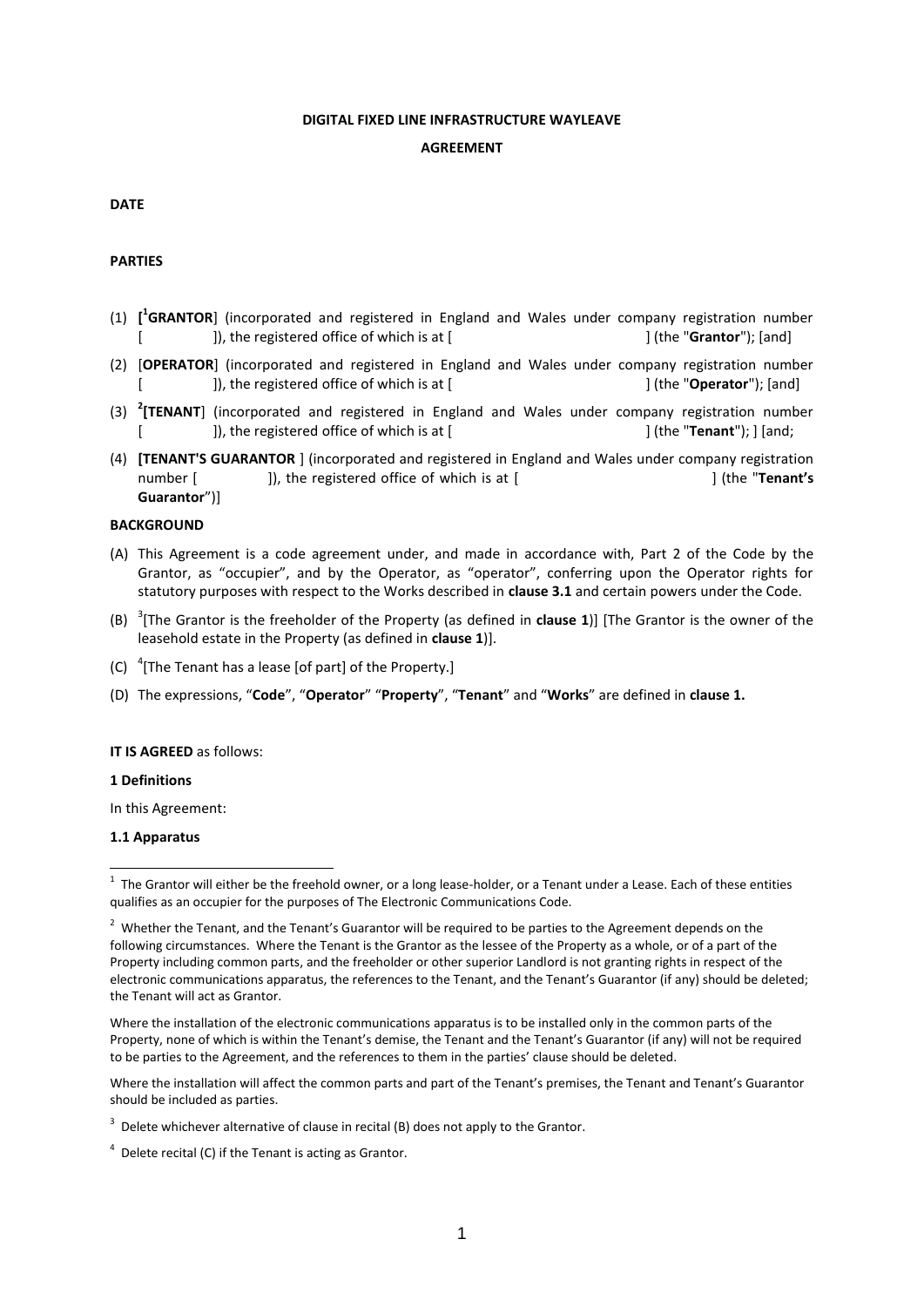"**Apparatus**" means the apparatus described in **Schedule 2**, (being "electronic communications apparatus" as defined by the Code), supplied by the Operator for the use of the Grantor <sup>5</sup>[and of its tenants of the Property] [and the Tenant]] as altered or upgraded in accordance with this Agreement from time to time in any of the ways permitted under **clause 3.1.3**; a reference to the Apparatus is to all or part of it as the context so allows;

#### **1.2 Code**

**6 "Code**" means the Electronic Communications Code contained in Schedule 3A to the Communications Act 2003;

#### **1.3 Code Rights**

**"Code Rights"** means such of the rights granted by the Grantor to the Operator in **clause 3.1** of this Agreement as are referred to in paragraph 3 of the Code;

#### **1.4 Extra Apparatus**

"**Extra Apparatus**" means apparatus added to the Apparatus, or otherwise installed, or which is treated under **clause 3.1.3** as permitted; once Extra Apparatus has been added, installed or treated as permitted in accordance with this Agreement, the expression "**Apparatus**" is to be treated as including the Extra Apparatus without differentiation;

#### **1.5 Group Company**

"**Group Company**" means a member of the group of companies of which the Operator is a member; for this purpose, two bodies corporate are to be taken as member of a group if one is a subsidiary of the other or both are subsidiaries of a third body corporate within the meaning of section 1159 of the Companies Act 2006;

#### **[1.6 Lease**

<sup>7</sup>"Lease" means a lease dated [  $\qquad$  ] made between (1) [  $\qquad \qquad$  ] [and] (2) [  $\qquad \qquad$  ] [ and (3) [  $\vert$  ] of the Premises, and any document supplemental to or varying the Lease, whether entered into before or after the date of this Agreement; for the purposes of this Agreement, the expression "**Lease**" as used in this Agreement includes any period of statutory continuation of the Lease and any renewal;]

#### **1.7 Operator**

**"Operator"** means the Operator named above in the **Parties clause**, or such other party to whom this Agreement is from time to time assigned in accordance with its terms during its continuance;

#### **1.8 Plan(s)**

"**Plan(s)**" means the [plan(s),] [drawings] [and] [specifications] referred to and annexed in **Schedule 2**;

#### **[1.9 Premises**

<sup>8</sup>"**Premises**" means the premises, comprised in the Property, known as [ but as described in the Lease;]

#### **1.10 Property**

"**Property**" means the property described in **Schedule 1**; a reference to the Property is to all or part of it as the context so allows;

#### **1.11 Route**

 5 Amend accordingly.

 $^6$  This form of agreement has been drafted based on the Electronic Communications Code which came into operation on 28 December 2017. The agreement makes a number of references to provisions of the Code and, although **clause 2.4** contains a standard provision that references to the Code are as it is amended from time to time, care should be taken to check that the Code references are up-to-date.

 $^7$  If the Grantor is the tenant under the Lease, the definitions of "Lease", "Premises", "Tenant" and "Tenant's Guarantor" should be deleted. If the Grantor is a leaseholder, it would be good practice to give short details of the Lease in Schedule 1 in describing the "Property".

 $^8$  If the Grantor is the tenant under the Lease comprising the whole of the Property, the definition of Premises should be omitted and corresponding changes made in the operative provisions of the Agreement.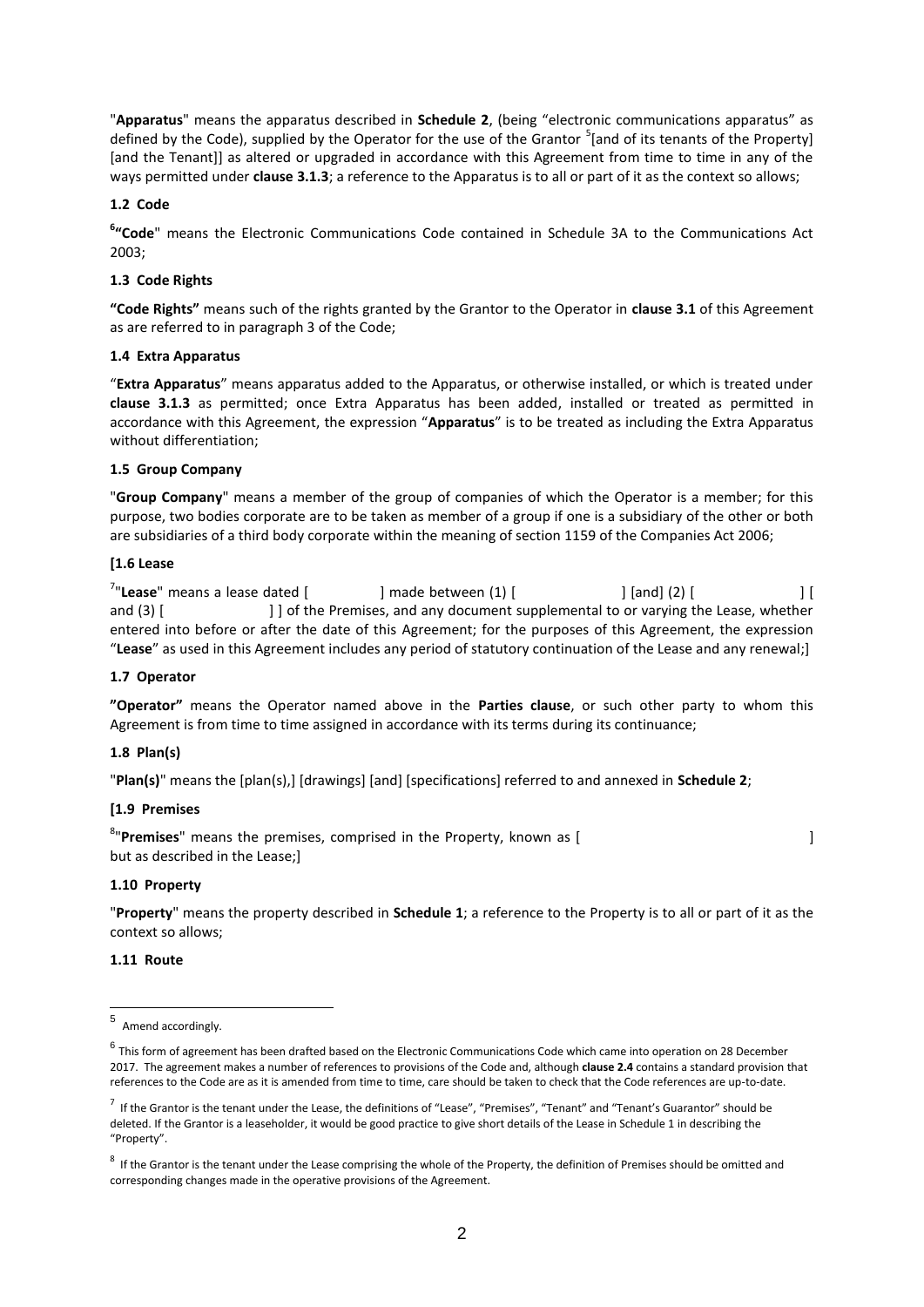<sup>9</sup>"Route" means such part of the Property as now shown edged red on the Plan, but as may be changed from time to time by the Grantor, acting reasonably, to accommodate the Apparatus or as determined in accordance with **clause 7.8**;

#### **[1.12 Tenant**

"**Tenant**" means the party in whom the Lease is from time to time vested;]

#### **1.13 Works**

"**Works**" means any of the works to the Property necessary for the purposes set out in **clause 3.1** whether by way of initial installation of the Apparatus, upgrading, other alteration to the Apparatus, repairs or otherwise, and includes any related works.

#### **2 Interpretation**

**2.1** A reference to the Grantor includes those other persons bound by this Agreement, or who will become bound by it, under the Code.

**2.2** A reference to the Operator includes an entity to whom the benefit of this Agreement is assigned, or with whom the Apparatus is shared, under **clause 9**.

#### **2.3**

<sup>10</sup>[A reference to the Tenant [includes] [does not include] successors-in-title to the Lease and any persons deriving title to the Premises under the Tenant.]

**2.4** A reference to particular legislation includes that legislation as amended, consolidated, re-enacted or replaced, and all subordinate legislation made under it as is, in each case, from time to time in force.

**2.5** In this Agreement where the context so allows:

#### **2.5.1**

words importing the singular meaning include the plural meaning and vice versa;

#### **2.5.2**

an obligation of a party includes the obligation to procure its observance or performance;

#### **2.5.3**

a restriction on a party includes the obligation not to permit the infringement of the restriction; and

#### **2.5.4**

a reference to a Schedule or to a clause is to a Schedule to or to a clause in this Agreement.

**2.6** Where the consent or approval of the Grantor [or the Tenant] to any matter is required under this Agreement:

#### **2.6.1**

the consent or approval is not to be unreasonably withheld unless expressly indicated otherwise; but

#### **2.6.2**

in order to be effective, the consent or approval must be in writing.

 $9$  It is advisable for clarity to include a plan of the Route in Schedule 2, showing the location of the Route, particularly where it may not be in a single location in the Property. If so, attention should be given as to whether working areas and particular points of access to the Apparatus should be shown.

<sup>&</sup>lt;sup>10</sup> Delete this clause if the Tenant is the Grantor. If the Tenant is not the Grantor, delete whichever alternative is inapplicable. In practice, it will seldom be the case that the Agreement will be for the benefit of the Tenant personally and not be for the Tenant and its successors in title to the Lease. Clear instructions on the point are necessary.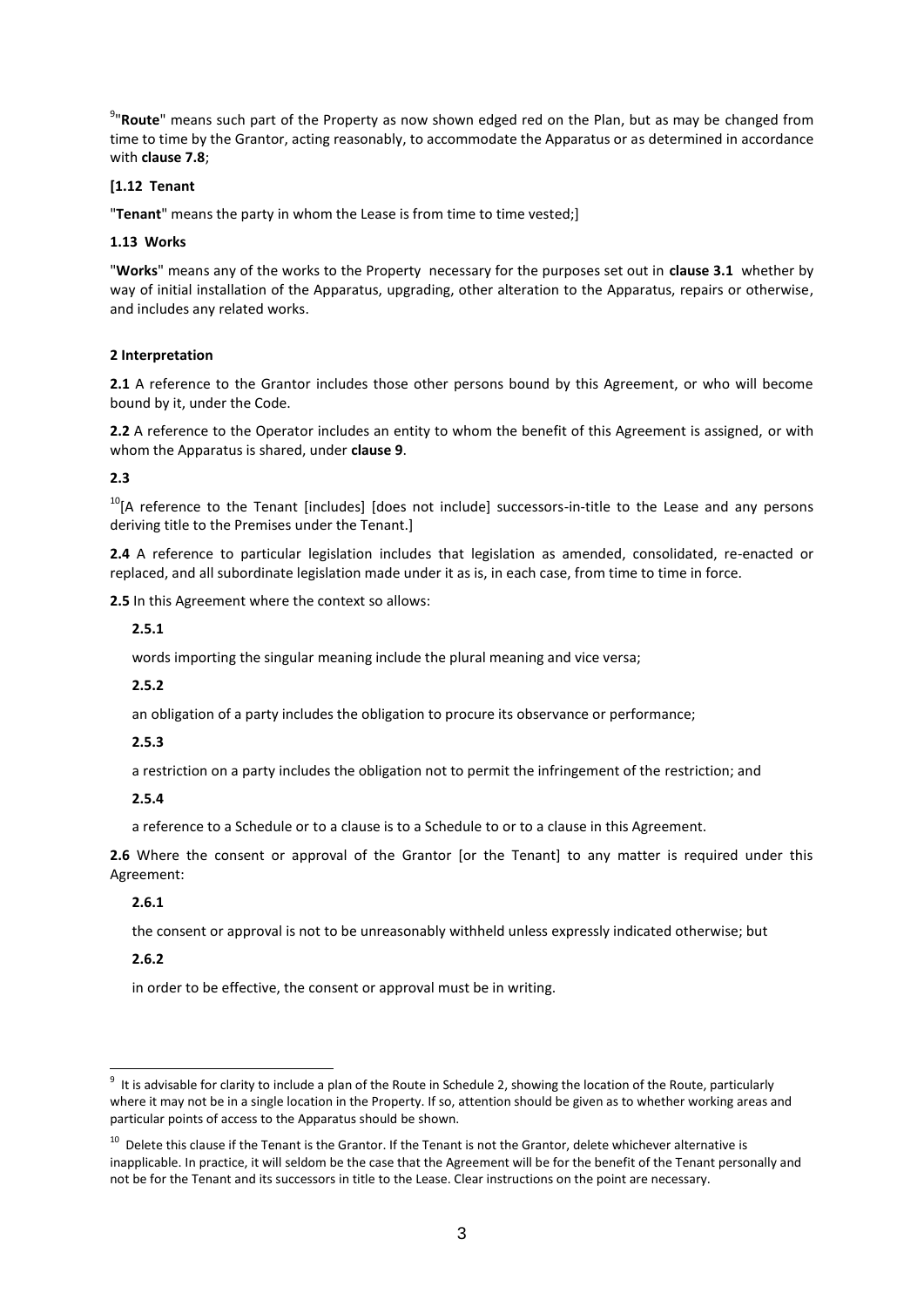#### **3 Rights of the Operator**

**3.1** The Grantor grants [and the Tenant consents to the grant] to the Operator, for the period until it is terminated in accordance with **clause 11**, or the Code Rights of the Operator later come to an end, the rights for it and its duly authorised agents to:

#### **3.1.1**

install, keep installed and operate the Apparatus in, on, under, over or through the Route and to connect to a power supply;

#### **3.1.2**

inspect, maintain, adjust, repair, decommission and power down the Apparatus;

#### **3.1.3**

 $11$ upgrade the Apparatus, and to alter the Apparatus whether or not by the addition of Extra Apparatus within the limits of the Route, but not outside those limits without the consent of the Grantor  $^{12}$ [and the Tenant];

#### **3.1.4**

remove the Apparatus as required or entitled so to do under this Agreement on or after the coming to an end of this Agreement; and

#### **3.1**.**5**

carry out the Works,

with such rights over the Property (but none other) as are necessary, reasonably to gain access to the Route and Apparatus in the execution of the rights granted under this **clause 3.1**. The rights so granted to the Operator are to be exercised in accordance with the Operator's obligations under this Agreement.

**3.2** For the purposes of **clause 3.1.3**, Extra Apparatus is to be treated as kept within the limits of the Route if it does not involve taking up substantially more space within, or enlarging, the Route.

**3.3** Subject to **clause 11.6.2**, the Apparatus is at all times to remain the property of the Operator.

**3.4** For the purposes of **clause 3.1**, the Operator and its duly authorised agents may enter the Property at reasonable times, subject to **clause 4.4**, with or without vehicles (where appropriate), and with workmen, plant, equipment or machinery as may reasonably be required to carry out the Works.

**3.5** This **clause 3.5** applies where an alteration is made to the Apparatus or it is relocated:

#### **3.5.1**

the provisions of this Agreement are to continue to apply to the Property and the Apparatus as altered and, so far as applicable, in the new location; and

#### **3.5.2**

each party shall promptly sign a memorandum recording the details of the alterations to the Apparatus and, (if applicable) the new location and any consequential adjustment of the terms of this Agreement, and retain a copy with its part of this Agreement.

**3.6** The Operator may use the Apparatus only for the purpose of providing an electronic communications service (as defined by and construed in accordance with the Code) to the Property until this Agreement is terminated under **clause 11**, or the Code Rights of the Operator later come to an end.

The ability of the Operator to install Extra Apparatus within the Route without consent demonstrates the importance of<br>A The ability of the Operator to install Extra Apparatus within the Route without consent demonstrates carefully defining and limiting the extent of the Route accurately. It is recommended that the specification for the installation of the Apparatus shows the dimensions of the Route so that if Extra Apparatus involves enlargement of the Route, consent of the Grantor will be required. It may be of significance as imposing an additional burden upon the Grantor and be a ground for not permitting an upgrade of the Apparatus which would otherwise be a void control on the part of the Grantor under r.17(1) of the Electronic Communications Code.

 $12$  Delete if the Tenant is the Grantor or if the consent of the Tenant is not to be required.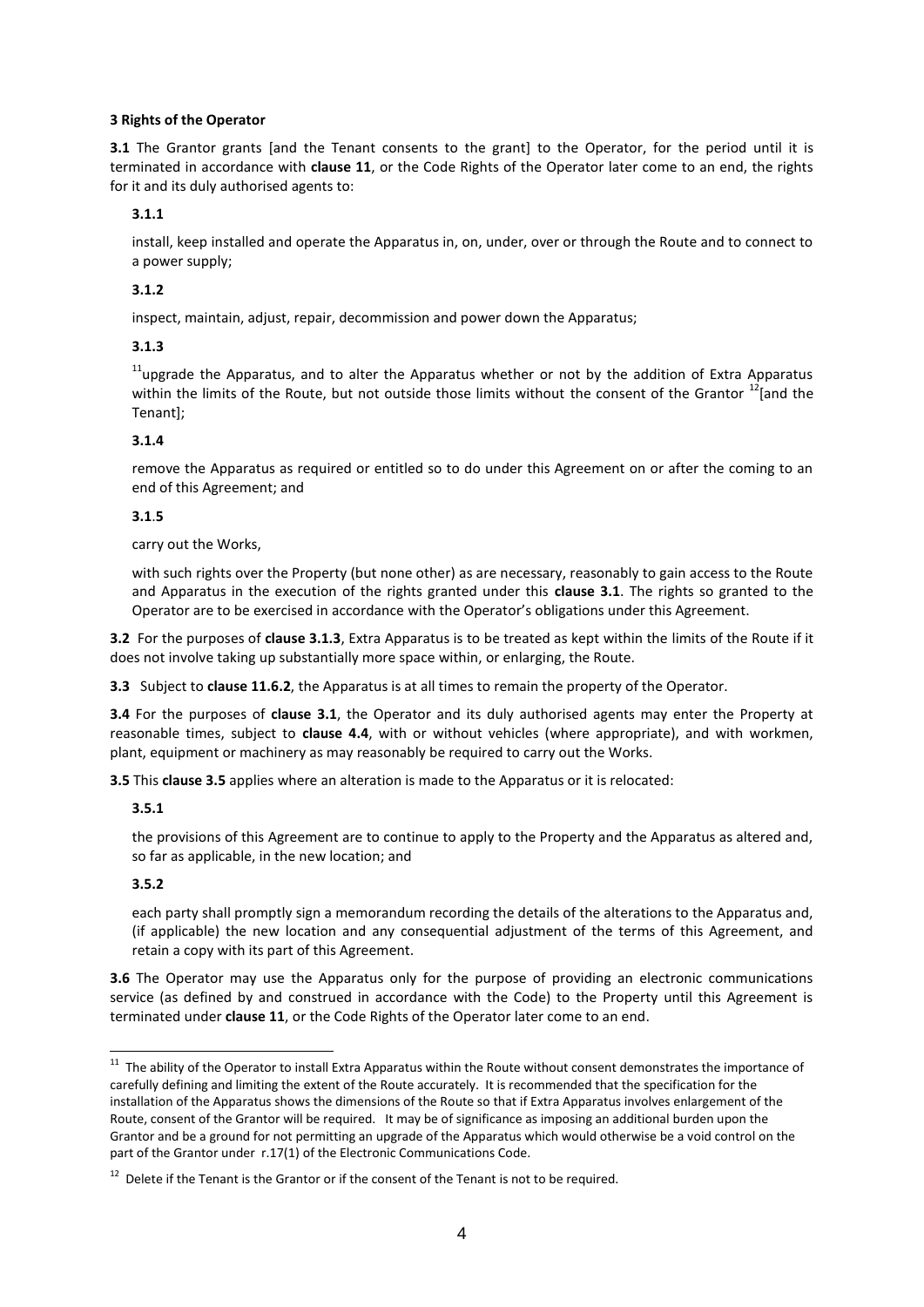**3.7** This Agreement does not, or will not, apply to any part of the Property which is, or becomes, adopted as a highway maintainable at public expense.

**3.8** This Agreement does not create the relationship of landlord and tenant between the Grantor [or the Tenant] and the Operator in respect of the Property.

#### **4 The Operator's Obligations**

**4.1** The Operator undertakes with the Grantor to observe and perform the obligations in the following provisions of this **clause 4**.

**4.2** Before commencing any Works:

#### **4.2.1**

to obtain such statutory consents, permits to work, licences, permissions, approvals and authorisations as are required, necessary for the commencement, execution and retention of the Works; and

#### **4.2.2**

unless in case of the initial installation of Apparatus the Grantor has approved the specification and the Works involved, to provide to the Grantor [and the Tenant] details of the Works for prior approval; but

#### **4.2.3**

if consent of the Grantor [or the Tenant] is not required to Works to be carried out under **clause 3.1.3**, to give details of the Works within two months after they have been completed; and

#### **4.2.4**

unless the Grantor has approved the specification for the initial installation of Apparatus and the Works, or has granted consent to the alteration of the Apparatus, to provide to the Grantor details of the Apparatus as installed or altered within two months after completion of the Works.

**4.3** Before entering the Property to carry out Works, to give to the Grantor [and the Tenant] reasonable notice to that effect (except in the case of emergency when as much notice as is reasonably practicable, or none if not practicable, has to be given).

**4.4** To carry out and complete the Works:

#### **4.4.1**

in accordance with the Plans, and in a proper, safe and workmanlike manner;

#### **4.4.2**

in compliance with applicable statutory requirements and international standards, and in accordance with health and safety regulations and permits to work;

#### **4.4.3**

in accordance with the reasonable guidelines of the Grantor [and the Tenant] of which the Operator has been notified;

#### **4.4.4**

taking all proper precautions as may reasonably be practicable:

(a) to avoid unnecessary or undue obstruction or interference with the access to or use of the Property, or any neighbouring property; and

(b) so as not to cause unnecessary or undue damage, nuisance or inconvenience to the Grantor, and the  $^{13}$ [Tenant and any other] tenants or occupiers of the Property, or of any neighbouring property; and

#### **4.4.5**

<sup>13</sup> Delete the bracketed words if the Tenant is the Grantor in clauses 4.2.2, 4.2.3, 4.3, 4.4.3-4.4.5 and 4.5.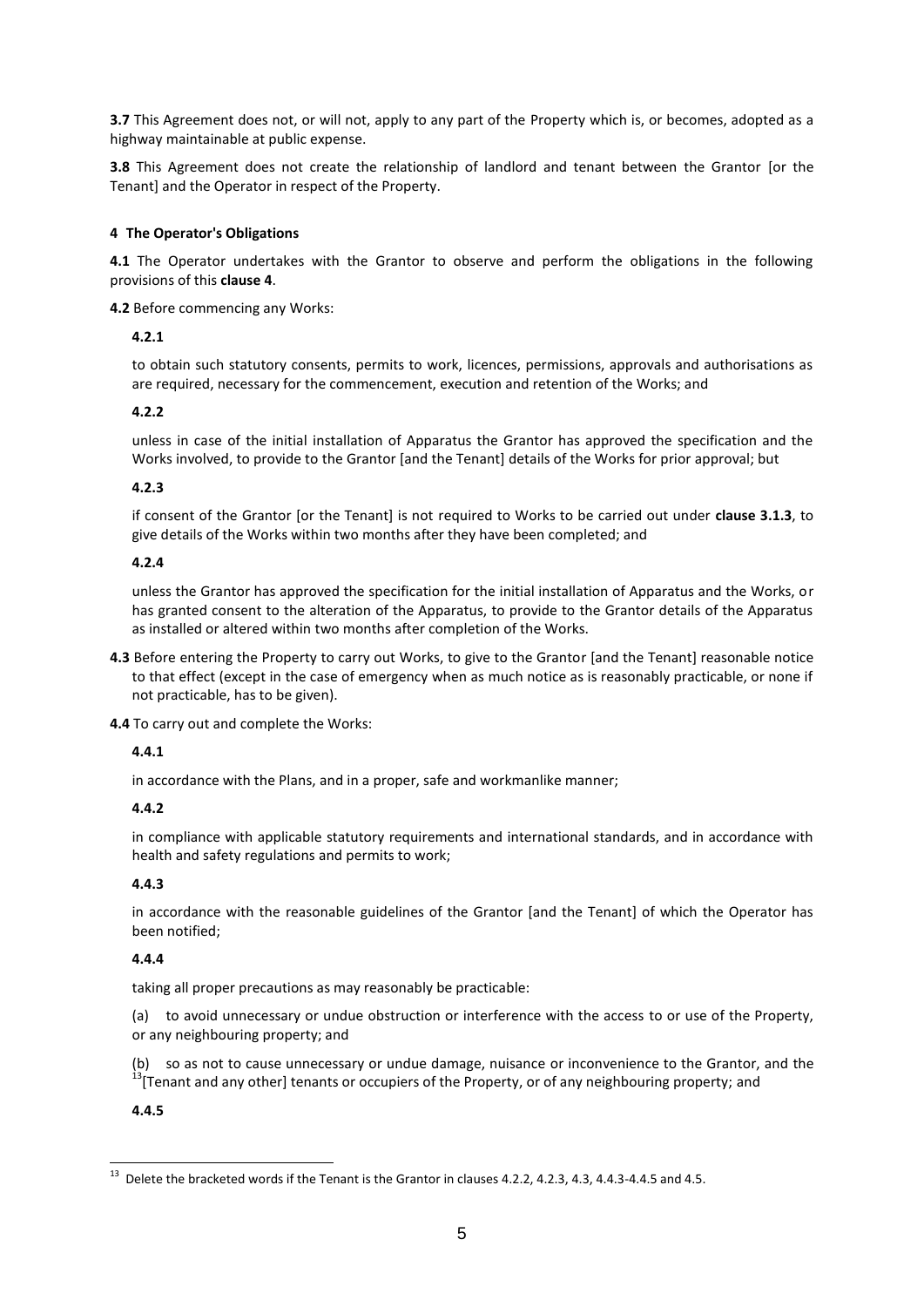in compliance with the reasonable security and access requirements of the Grantor [and the Tenant] as notified to the Operator.

**4.5** By way of reinstatement, to make good to the reasonable satisfaction of the Grantor [and the Tenant] damage caused to the Property, or any neighbouring property of the Grantor, by the Works as soon as may reasonably be practicable, but no later than [3] months following completion of the Works. In case of temporary reinstatement of affected areas of the Property during the course of the Works, to render them safe for their intended use until final reinstatement can be carried out.

**4.6** Not to use any part of the Property apart from the Route and such other parts of the Property as it is reasonably necessary to enter in order to carry out the Works or in connection with the Works as permitted by **clause 3.1.**

**4.7** To maintain and keep the Apparatus:

**4.7.1**

identifiably labelled with the name of the Operator; and

#### **4.7.2**

in good repair and condition and so as not to be a danger to the Grantor, its employees or property, or to the tenants and occupiers of, or visitors to, the Property,

and to use and operate the Apparatus in accordance with applicable legislation and recommended guidelines.

**4.8** To maintain third party and public liability insurance cover in respect of the exercise of the Operator's rights and the performance of the Operator's obligations under this Agreement, whether by the Operator, its employees, agents, or persons under its control or by a Group Company:

#### **4.8.1**

 $14$ with a reputable insurance company for not less than [£10,000,000] for each insurance year:

- (a) during the course of this Agreement; and then
- (b) for each insurance year until the Operator is no longer actually or contingently liable in respect of matters arising from actions and omissions on its part, or for those for whom it would be vicariously liable, during the course of this Agreement; and

#### **4.8.2**

against injury or death and loss caused to persons and damage or destruction caused to property,

and to provide to the Grantor details of the insurance and evidence that cover is in force upon reasonable request, but no more than once in any insurance year applicable to the policy unless in the meantime there is a change of insurer, policy conditions or cover.

#### **5 The Grantor's <sup>15</sup>[and Tenant's] Obligations to the Operator**

**5.1** The [Grantor] [and the Tenant] undertake[s] with the Operator to observe and perform the obligations in this **clause 5.1**:

#### **5.1.1**

to use reasonable endeavours:

- (a) to prevent damage, or anything likely to cause damage to be done, to the Apparatus; and
- (b) not to interfere or tamper with the Apparatus and its operation.

 14 Cover of £10,000,000 is commonly used in the case of large buildings, but £5,000,000 is more often used as the amount of cover in the case of small buildings as the amount insured. Note that the cap on liability under the indemnity in clause 12.4 is normally coordinated with the amount of public liability insurance covered.

<sup>&</sup>lt;sup>15</sup>. The Tenant should join with the Grantor in giving the undertakings in clause 5 where the Apparatus passes through premises comprised in its lease.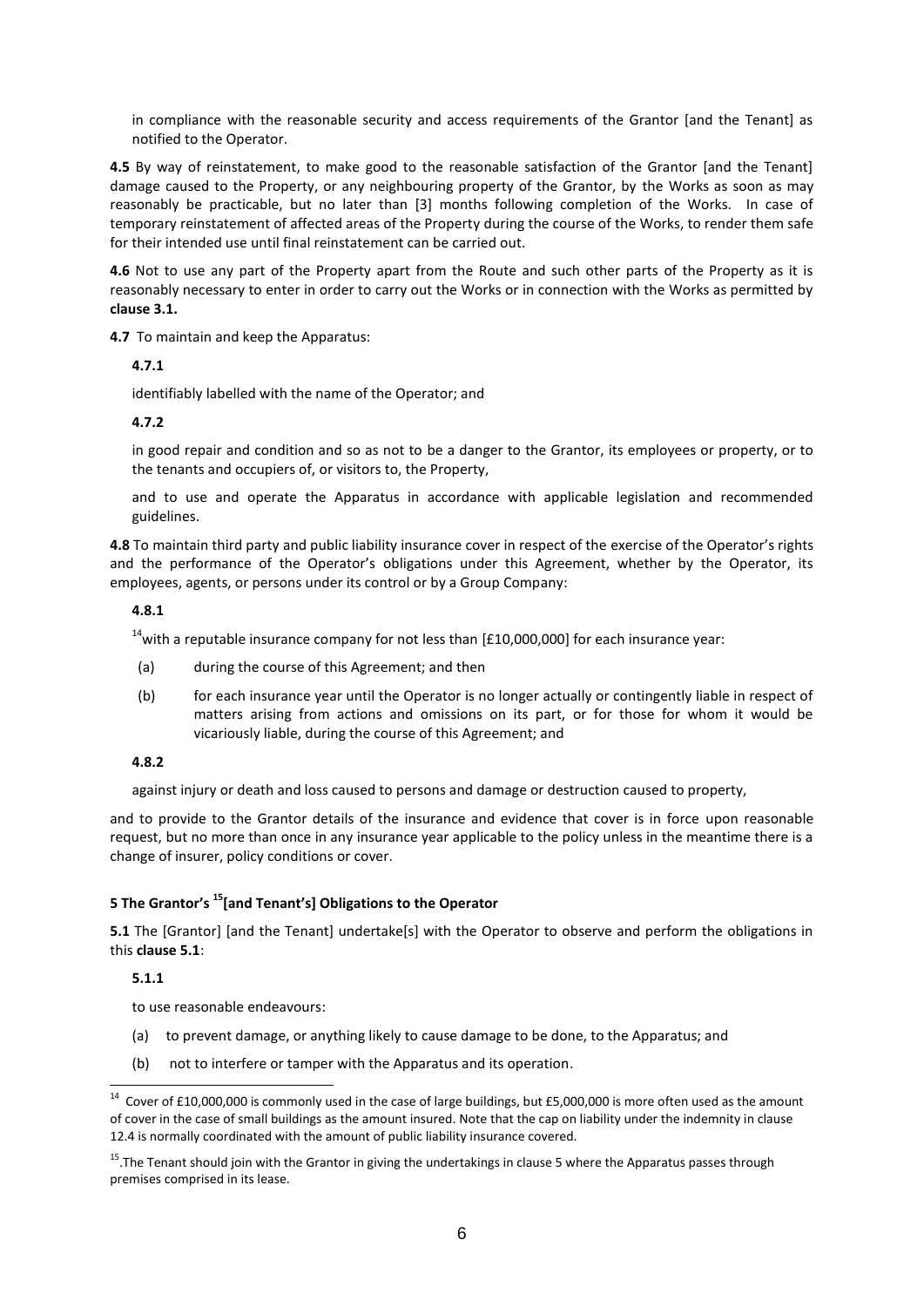#### **5.1.2**

to give reasonable notice of any activity, by way of power outages or otherwise, that it intends to carry out, that would or might affect the continuous operation of the Apparatus or otherwise limit the ability of Operator to provide electronic communications services to the Property.

**5.2** <sup>16</sup>[The Grantor confirms that it has obtained the consent of [the superior landlord,] [its mortgagee], [any covenantee] or other person necessary to enter into and give authorised effect to this Agreement.] [The Grantor confirms that it does not require the consent of any person freely to enter into this Agreement.]

**5.3** [The obligations of the Tenant in this **clause 5** apply only to the Premises and its rights in relation to the Premises.]

#### **6 <sup>17</sup>[Tenant's [and Tenant's Guarantor's] Obligations to the Grantor**

**6.1** The Tenant confirms to the Grantor that, without prejudice to the obligation of the Operator in **clause 4.5**, its covenant in the Lease to reinstate the Premises at the coming to an end of the Lease is to apply also to reinstatement, if the Grantor reasonably requires it, made necessary by the removal of the Apparatus.

**6.2** The Tenant's Guarantor confirms to the Grantor that its guarantee of the Tenant's obligations in the Lease remains in effect and as extended by **clause 6.1**.]

#### **7 Relocation of Apparatus Required by the Grantor**

**7.1** This **clause 7** applies if the Grantor intends to repair or redevelop the Property, necessarily involving the relocation of the Apparatus. For these purposes, the expressions:

#### **7.1.1**

"**repair**" is to be construed as including any operation by way of repair, improvement, alteration, refurbishment, renewal or addition of or to the Property, or of or to the plant and equipment of the Grantor in the Property; and

#### **7.1.2**

**"relocation of the Apparatus**" means the relocation of the Apparatus whether it is to be temporary or permanent.

**7.2** The parties shall use reasonable endeavours to collaborate with a view to providing acceptable solutions to situations that:

#### **7.2.1**

allow for the Grantor's requirements to repair or redevelop the Property, and to require the relocation of the Apparatus; and

#### **7.2.2**

enable the Operator to provide a continuous electronic communications service to its customers in the Property.

**7.3** The Grantor shall give to the Operator:

#### **7.3.1**

not less than 3 months' notice of its intention so to repair or redevelop the Property except in case of emergency when as much notice as is reasonably practicable, or none if not practical, has to be given;

#### **7.3.2**

 16 Note that whichever alternative clause applies, it operates as a warranty to the Operator of entitlement to make the grant of rights and is actionable if incorrect.

 $17$  Delete this clause if the Tenant is the Grantor.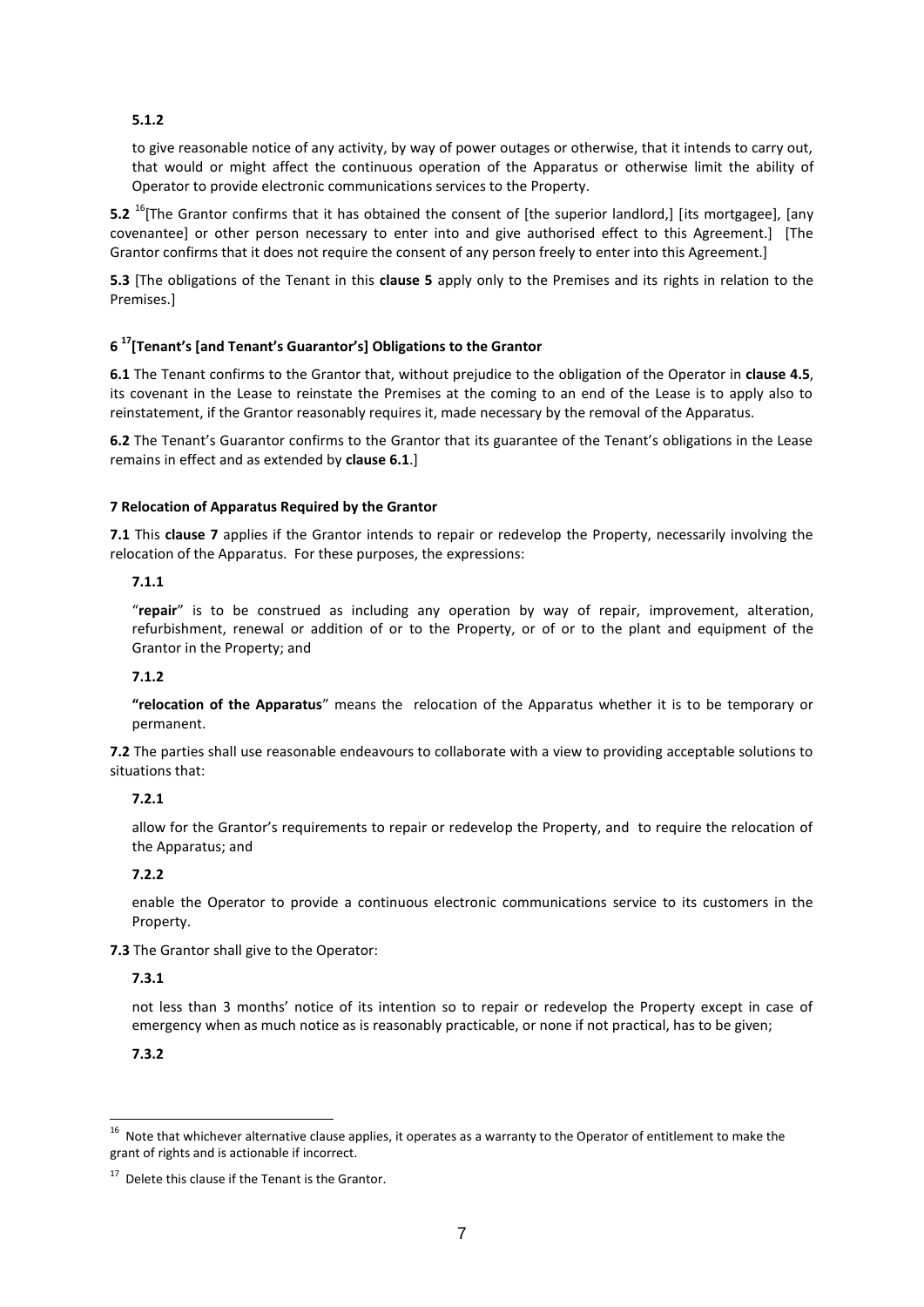details of how the relocation of the Apparatus is to be accommodated to enable, or allow for, the Property to be repaired or redeveloped; and

#### **7.3.3**

evidence that it has obtained, if applicable, planning permission or other permissions, or licences, enabling it to commence carrying out repair or the redevelopment.

**7.4** If the nature or extent of the repair or the redevelopment is such that the continuation in the location specified in this Agreement would not be practicable, the Grantor shall use reasonable endeavours:

#### **7.4.1**

to find an alternative, suitable, location in the Property for the Apparatus reasonably satisfactory to the Operator and the Grantor; and

#### **7.4.2**

to meet the Operator's reasonable requirements to secure the uninterrupted service provided by the Apparatus.

**7.5** The Operator shall use reasonable endeavours not materially to hinder, prevent, impede or increase the cost to the Grantor of works of repair or redevelopment.

**7.6** The Grantor may not require relocation of the Apparatus more than three times in any consecutive period of five years during the continuance of this Agreement.

**7.7** <sup>18</sup>The reasonable costs of relocating the Apparatus are to be borne by the Grantor.

**7.8** If the parties are unable to agree an alternative location for the Apparatus by a time at least one month before the expiry of the notice given by the Grantor under **clause 7.3.1**, either the Grantor or the Operator may refer the matter for determination under **clause 13**.

**7.9** The Operator acknowledges that nothing in this Agreement is intended to prevent or restrict the right of the Grantor to repair or redevelop the Property or any other buildings, property or land.

#### **8 Interference**

If it is demonstrated by the Grantor that the Apparatus at any time materially interferes (electronically, electromagnetically, mechanically or otherwise) with the operation of other equipment installed at the Property before the date of this Agreement, the parties are to co-operate and use reasonable endeavours to find and implement a technical solution.

#### **9 Assignment and Sharing**

**9.1** This Agreement may be assigned only to an operator to whom the Code is applied under section 106 of the Communications Act 2003.

**9.2** Unless the Grantor agrees to forgo the right to require it, the assignor shall enter into a guarantee agreement guaranteeing the performance by the assignee of the obligations under this Agreement of the assignee as Operator on terms that the guarantee may:

#### **9.2.1**

impose on the assignor liability as a sole or principal debtor in respect of the relevant obligations in this Agreement; and

#### **9.2.2**

impose on the assignor liabilities as guarantor in respect of the assignee's performance of the relevant obligations which are no more onerous than those to which the assignor would be subject in the event of the assignor being liable as sole or principal debtor in respect of any of the relevant obligations; and

<sup>18&</sup>lt;br>18 As the Grantor requires the relocation of the Apparatus, it will be usual for it to agree to bear the costs of the Operator doing so, but that will not always be the case. Clear instructions are required.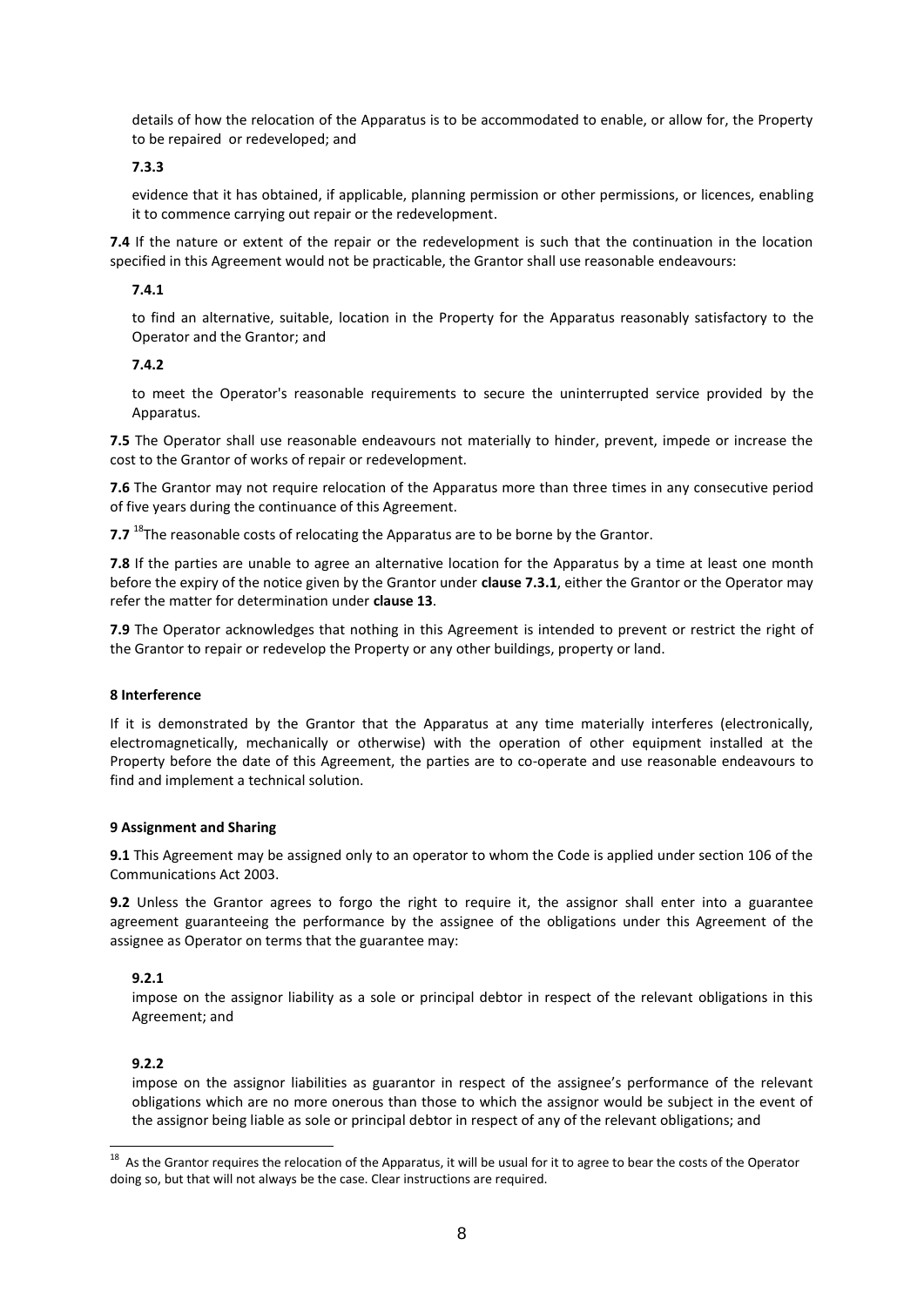#### **9.2.3**

Include incidental or supplementary provisions,

but may not impose on the assignor a requirement to guarantee in any way the performance of relevant obligations by a person other than the assignee, or any liability, restriction or other requirement of any kind in relation to a time after the relevant obligations cease to be binding on the assignee.

**9.3** The assignor is not liable, otherwise than under a guarantee agreement in **clause 9.2,** for a breach of this Agreement occurring after the assignment if:

#### **9.3.1**

the Grantor is given notice of the name of the assignee, to whom this Agreement has been assigned, and the assignee's address for service in the form of  $19$ (or a form of notice containing all the same information as) the notice set out in Schedule 3; and

#### **9.3.2**

the notice has been given to the Grantor before the occurrence of the breach.

**9.4** The Operator shall notify the Grantor of the completion of the assignment of this Agreement within 28 days after the date of the assignment, and shall provide to it a certified copy of the assignment.

**9.5** The Operator may share the use of the Apparatus with another operator to whom the Code is applied under section 106 of the Communications Act 2003 subject to the conditions in **clauses 10.2** and **10.3**.

#### **10 Upgrading and Works to facilitate sharing of Apparatus**

**10.1** The Operator may upgrade the Apparatus, or carry out Works required to give effect to sharing the Apparatus whether or not by way of upgrade to it, subject to meeting the tests applying, and the requirements, in the following provisions of this **clause 10.**

**10.2** The changes to the Apparatus so required may only be made if they do not:

#### **10.2.1**

have an adverse impact, or no more than a minimal adverse impact, on the appearance of the Apparatus; or

#### **10.2.2**

impose an additional burden of any kind on the Grantor, including anything that has an additional adverse effect on the Grantor's enjoyment of the Property, or causing it additional loss, damage or expense,

unless the Grantor consents to the changes being made on terms it reasonably requires to mitigate the adverse impact or additional burden which would otherwise result, or the changes are ordered by the court.

**10.3** The Operator shall give to the Grantor not less than [ ] weeks' notice of its intention to make changes to the Apparatus of more than minimal adverse impact upon the Grantor or the Property before commencing any Works, and shall provide:

#### **10.3.1**

evidence (including drawings, specifications, plans and method statements as appropriate) to show to the reasonable satisfaction of the Grantor that the conditions in **clause 10.2** are to be met; and

#### **10.3.2**

 $\overline{a}$ 

<sup>19</sup> Operators may wish to use their own forms of notice of assignment, but alterations from the text of the OFCOM form of notice of assignment should not be made and will be treated as void unless they are approved by OFCOM. See the OFCOM link –

https://www.ofcom.org.uk/phones-telecoms-and-internet/information-for-industry/policy/electronic-comm-code/notices.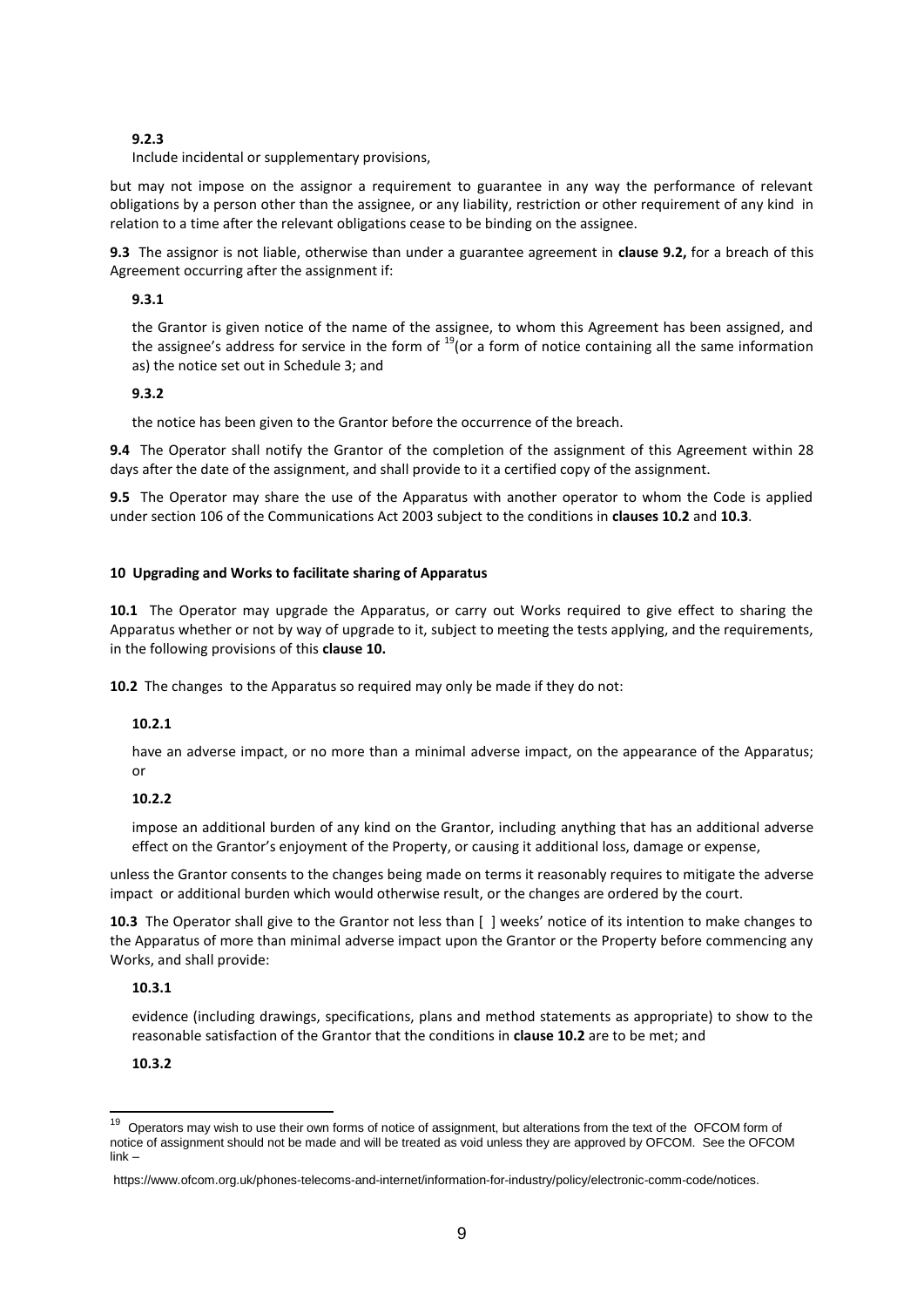if applicable, details of the identity of the operator with whom the Apparatus is to be shared.

#### **11 Termination**

**11.1** This Agreement may be terminated in any of the circumstances set out in this **Clause 11.** Following termination of this Agreement by the Grantor, the Code Rights of the Operator may nevertheless continue to be exercised by it for so long as they remain exercisable in accordance with Part 5 of the Code and to be binding during that period on the Grantor.

**11.2** This Agreement terminates immediately if:

#### **11.2.1**

the Operator ceases permanently to provide the electronic communications service to which this Agreement relates whether or not it removes the Apparatus;

#### **11.2.2**

the Operator ceases to be a person to whom the Code is applied; [or]

#### **11.2.3**

the Apparatus is no longer being used, nor likely to be used, at the [Property] [Premises], or is removed by the Operator otherwise than temporarily for repair or replacement; [or]

#### **[** <sup>20</sup>**11.2.4**

the Tenant's interest in the Premises ceases and is not renewed. ]

**11.3** This Agreement may be terminated if either the Operator or the Grantor is in substantial breach of this Agreement, and has failed to remedy the breach within three months following service of notice by the other specifying the breach and requiring it to be remedied. The Grantor or the Operator (as the case may be) may then, or at a later time while the breach has not been remedied, terminate this Agreement immediately by giving notice to the other to that effect.

<sup>21</sup>11.4 The Grantor may terminate this Agreement by giving to the Operator not less than three months' notice that it intends to commence to repair (as defined in **clause 7.1.1**) the Property in circumstances in which the continuation of this Agreement under **clause 7.4** could not be practicable.

**11.5** The Grantor may terminate this Agreement and the Operator's Code Rights by giving to the Operator not less than 18 months' notice that it intends to redevelop the whole or part of the Property and could not reasonably do so unless this Agreement is terminated and the Code Rights come to an end.

**11.6** Following the termination of this Agreement and the coming to an end of the Code Rights of the Operator:

#### **11.6.1**

the Operator shall, at the Grantor's reasonable request by notice given within a period, not exceeding [6] months after the date of termination of this Agreement and the coming to an end of the Operator's Code Rights:

- (a) remove the Apparatus from the Property as soon as reasonably practicable; and
- (b) make good damage occasioned to the Property by its removal to the reasonable satisfaction of the Grantor within a reasonable period not exceeding three months after the date of the Grantor's request; but

**11.6.2**

 20 Delete **Sub-clause 11.2.4** if the Tenant is the Grantor.

<sup>&</sup>lt;sup>21</sup> The "lift and shift" provisions in clause 7 apply to both repair, as defined there, and to redevelopment of the Property. Clause 11.4 applies only to the impracticality of repairing the Property and of the continuation of this Agreement; the Operator's Code Rights would continue in operation if the Operator were to invoke them. The intention is that the parties would reach a commonsense arrangement in the circumstances. In contrast, redevelopment is dealt with in clause 11.5 and specifically is drawn to terminate this Agreement and the Operator's Code Rights.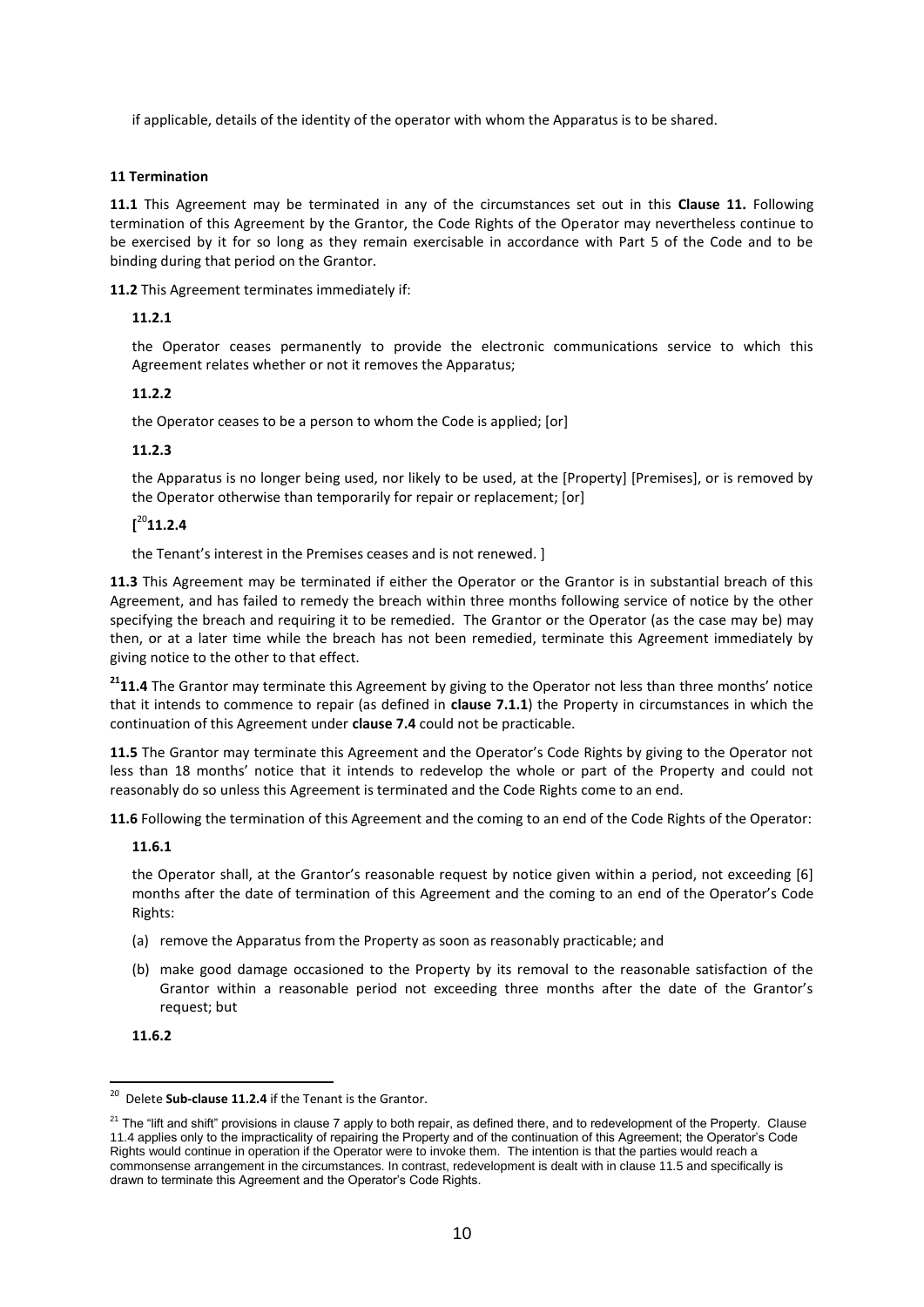if the Operator does not comply within 3 months with the request of the Grantor given under **clause 11.6.1**, the Grantor:

- (a) is to be entitled to treat the Apparatus as abandoned and of no value; and
- (b) may remove and dispose of the Apparatus and recover from the Operator the reasonable costs of doing so.

#### **12 Indemnity provisions**

**12.1** The Operator shall keep the Grantor indemnified against liabilities suffered or incurred by it arising out of the breach, non-observance or non-performance of the obligations of the Operator in this Agreement.

**12.2** In this **clause 12**, "**liabilities**" includes losses, claims, demands, proceedings, damages, compensation, costs and expenses.

**12.3** The indemnity of the Operator under **clause 12.1** applies to liabilities suffered by the Grantor arising from any cause, including the following causes:

#### **12.3.1**

delay to, prevention or redesign of works of repair (as defined in **clause 7.1**) by the Grantor of the Property (or adjoining property, or the plant and machinery serving it); and

#### **12.3.2**

loss of rent from the Property, or loss of value equal to the difference between the value of the Grantor's interest in the Property with the continuing presence of the Apparatus and the value of its interest without it.

**12.4** Claims of the Grantor under these indemnity provisions, howsoever the liability of the Operator arises, are not to exceed  $^{22}$ [£10,000,000] in aggregate in any insurance year under the policy of insurance, unless it involves death or personal injury caused by negligence of the Operator or those for whom it is vicariously responsible.

**12.5** The Grantor:

#### **12.5.1**

shall notify the Operator as soon as may reasonably be practicable on becoming aware of any liabilities and shall use reasonable endeavours to mitigate the liabilities for which it seeks indemnity; but

#### **12.5.2**

may not compromise or settle any of the liabilities, unless required under an order of court, without the consent of the Operator, and shall permit the Operator to defend the claims in the name of the Grantor at the expense of the Operator.

#### **13 Mediation of Disputes and Dispute Resolution**

**13.1** Either the Grantor or the Operator may refer a dispute in connection with this Agreement to the respective nominated managers of each for resolution, both of whom are to use their reasonable endeavours to resolve the dispute in the first instance as soon as reasonably practicable. A nominated manager must be a senior representative empowered to make executive decisions on behalf of the party he or she represents.

**13.2** If the dispute is not so resolved within twenty-eight (28) days after referral in accordance with **clause 13.1**, either party may request by notice given to the other ("**dispute notice**") that the dispute is referred to mediation for resolution. In that event:

#### **13.2.1**

the parties shall appoint a single mediator to perform the mediation;

<sup>22</sup> Instructions should be taken as to the amount of the limit. The suggested limit of £10m is commonly adopted. The amount of the limit is usually coordinated with the sum insured under **clause 4.8.1**.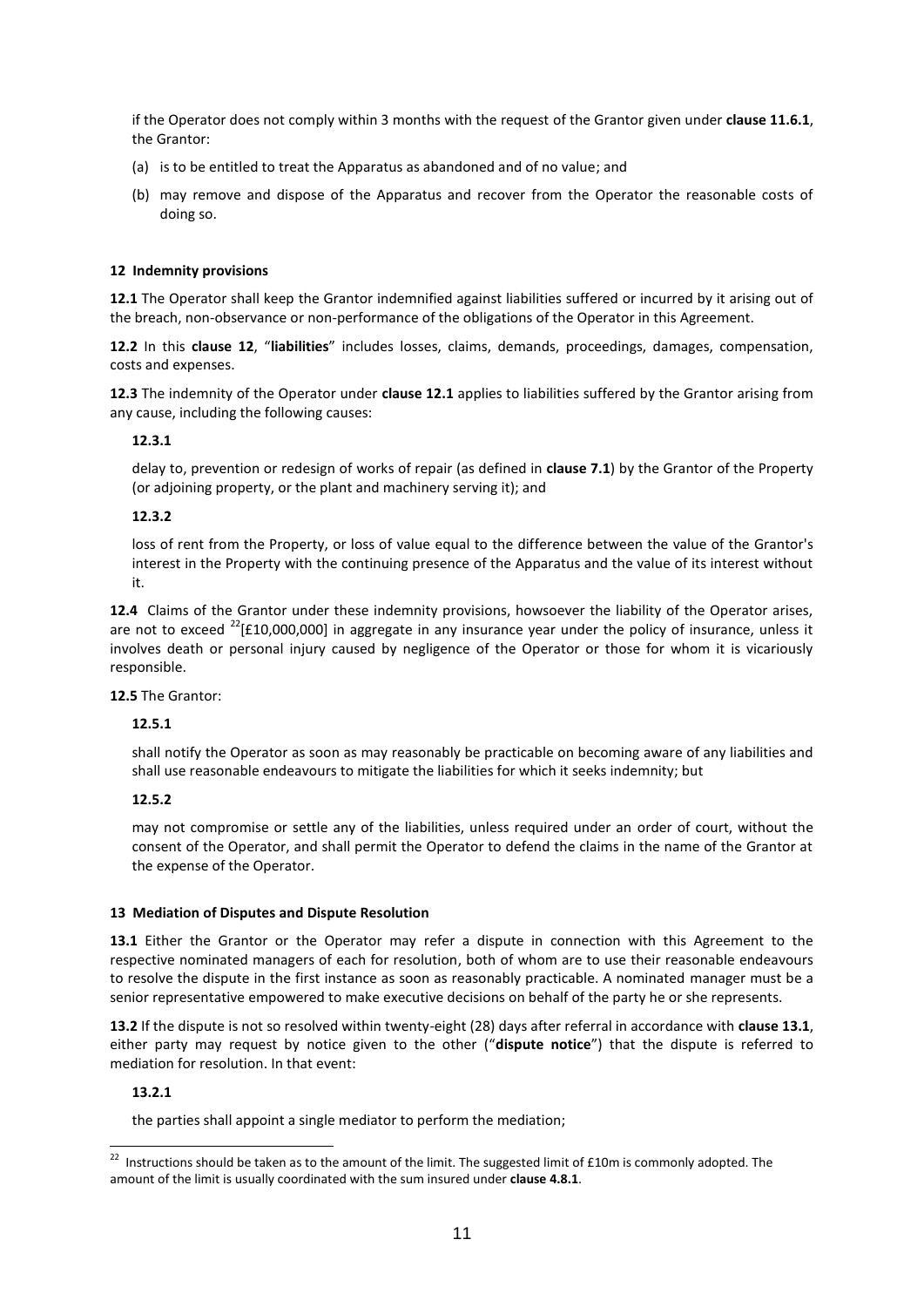#### **13.2.2**

where the parties are unable to agree on the appointment of a mediator within twenty-eight (28) days of the dispute notice, the mediator is to be appointed by the Centre for Effective Dispute Resolution, or its successor or replacement body, on the application of either party; and

#### **13.2.3**

the mediation is to be conducted in England pursuant to a procedure established by the mediator in his or her absolute discretion.

**13.3** Neither party may commence court proceedings in relation to the dispute until (acting in good faith):

#### **13.3.1**

it has first attempted to settle the dispute by mediation in accordance with **clause 13.2**; and

#### **13.3.2**

either the mediation has terminated or the other party has failed to participate in the mediation,

but the right to issue proceedings is not to be prejudiced by unreasonable delay in the mediation proceedings.

**13.4** A dispute or difference between the parties (other than one in relation to the Code), that is not resolved by mediation under this **clause 13**, is to be referred to a single arbitrator, if the parties can agree on one, but otherwise to an arbitrator appointed by the President of the Royal Institution of Chartered Surveyors at the request of either party.

**13.5** The Arbitration Act 1996 is to apply to the reference.

**13.6** The parties acknowledge the power of the arbitrator, under section 37 of the Arbitration Act 1996, to appoint experts or legal advisers, or technical assessors to assist on technical matters.

**13.7** Disputes relating to the Code are to be resolved through the courts of England and Wales.

### **14 <sup>23</sup>Notices**

**14.1** A notice or notification given under or in connection with this Agreement must be given in writing and signed by or on behalf of the party giving it.

**14.2** A notice given under the Code must comply with the provisions of Part 15 of the Code. Notice of required access to the Property may be given by email at the following email addresses:

The Grantor: [*insert email address*];

The Operator; [*insert email address*];

[The Tenant; [*insert email address*],

but in case of change of address, at such other email address as has been notified to the other [party] [parties].

**14.3** Notices (other than notices of required access given by email) given under or in connection with this Agreement will be validly served if personally delivered, or if sent by a registered post service (within the meaning of the Postal Services Act 2000), or by first class recorded delivery or first class ordinary post, and (in any such case) addressed to:

**14.3.1**

the Grantor at [*insert the address*];

**14.3.2**

<sup>&</sup>lt;sup>23</sup> Clause 14 relates only to notices or notifications given under or in connection with this Agreement. It does not apply to a notice required to be given for the purposes of any provision of the Code. Part 15 of the Code governs a notice under the Code. Such a notice is not to be sent by post, unless it is sent by a registered post service or by recorded delivery.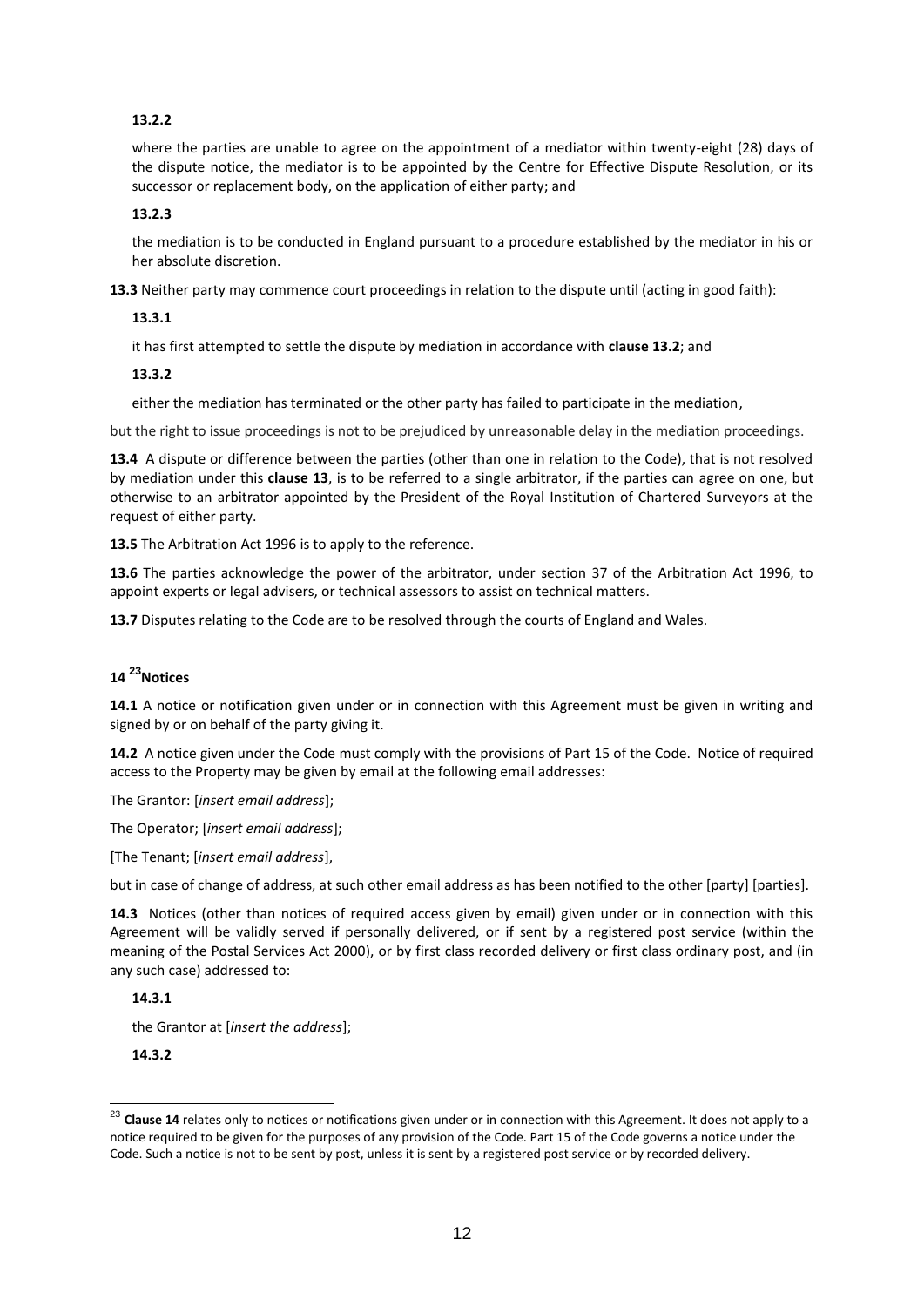the Operator at [*insert the address*]; or

#### **14.3.3**

[the Tenant [or the Tenant's Guarantor] at [*insert the address*],

but in case of change of address, at such other location as has been notified to the other [party] [parties].

**14.4** Any such notice is to be deemed to have been served if it is:

#### **14.4.1**

personally delivered and with immediate effect on delivery; or

#### **14.4.2**

sent in accordance with **clause 14.3** and having effect 48 hours after posting.

**14.5** Either [Any] of the parties may change its address for service and other relevant details by giving to the other[s] notice of the changes in accordance with this **clause 14**.

#### **15 Costs and VAT**

**15.1** All costs payable to a party are exclusive of value added tax chargeable on taxable supplies made by that party under or in connection with this Agreement; the tax is to be paid in addition.

**15.2** A party supplying goods or services under this Agreement is to be paid the amount of any input value added tax incurred by that party to the extent to which it is not entitled to credit under section 26 of the Value Added Tax Act 1994.

#### **16 Entire Agreement**

This Agreement constitutes the entire agreement between the Grantor [and] the Operator <sup>24</sup>[and] [the Tenant] [and the Tenant's Guarantor].

#### **17 Misrepresentation**

**17.1** The Grantor and the Operator each acknowledge to the other that no statement or representation, whether written or oral, previously made to it by or on behalf of the other [or the Tenant] has induced it to enter into this Agreement.

**17.2** Liability of the Grantor [or the Tenant] on the one hand and the Operator on the other and any remedy at law, in equity or under statute in respect of such a statement or representation, if innocently made, or for implied warranty, is excluded.

#### **18 Severance of Invalid Provisions**

If a term of this Agreement, or its application to any person or circumstance, is held to be invalid or unenforceable, the term, or the relevant extent of its application, is to be treated as severable; the remainder of this Agreement is to continue in force and to be enforceable to the extent permitted by law.

#### **19 Exclusion of Third Party Rights**

Nothing in this Agreement is intended to create rights in favour of a third party under section 1(1)(b) of the Contracts (Rights of Third Parties) Act 1999.

 <sup>24</sup> Delete references to the Tenant and the Tenant's Guarantor if the Grantor is the Tenant.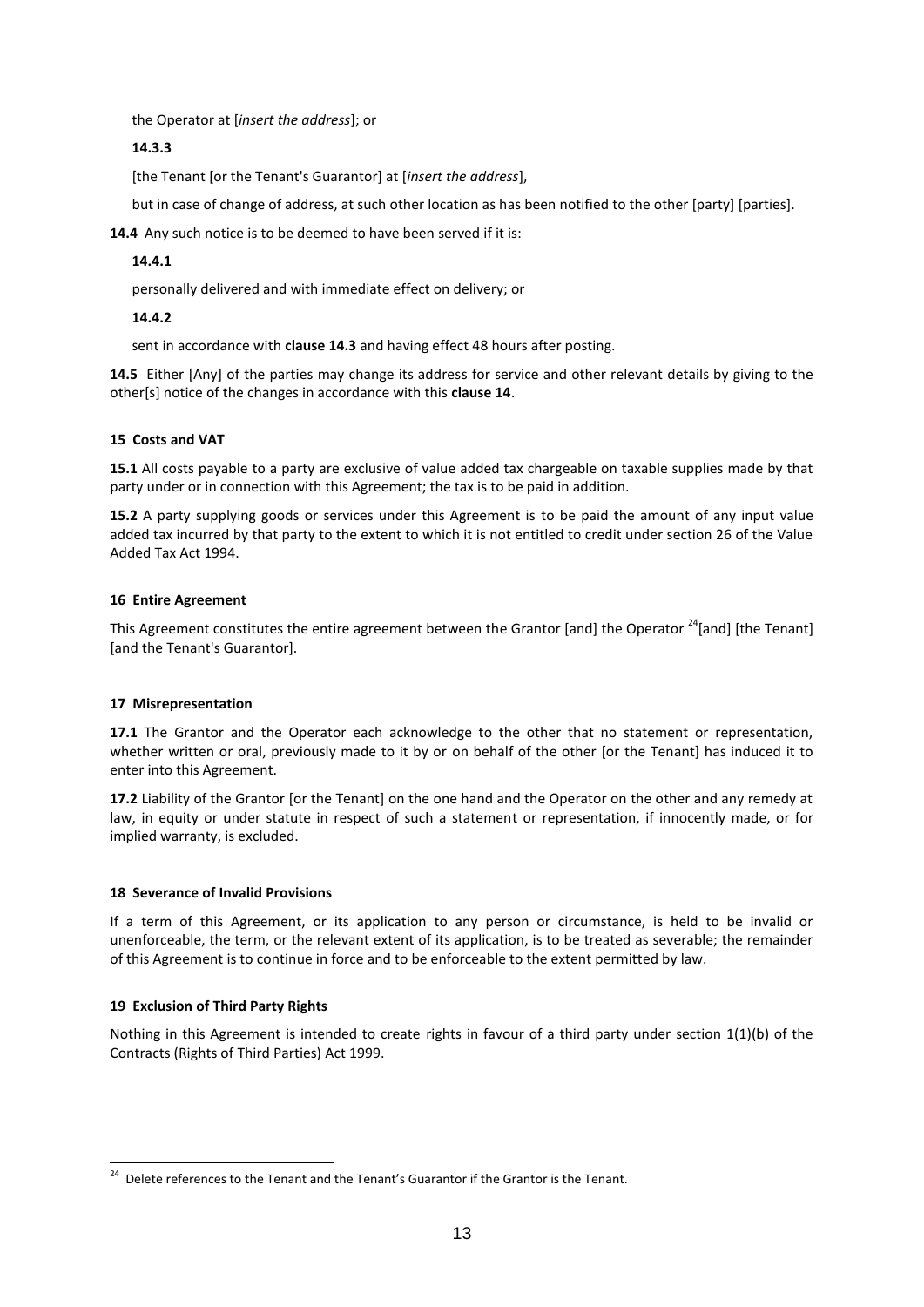#### **20 Governing Law and Jurisdiction**

20.1 This Agreement, and a dispute or claim arising out of or in connection with it (including its formation and non-contractual disputes or claims), are to be governed by the laws of England and Wales.

**20.2** The courts of England and Wales are to have the exclusive jurisdiction to determine disputes or claims that arise out of or in connection with this Agreement, including its formation and non-contractual disputes or claims.

#### **21 Execution of this Agreement**

This Agreement may be signed in more than one document and in any number of duplicate counterparts.

**This Agreement** has been entered into on the date given at the beginning of it.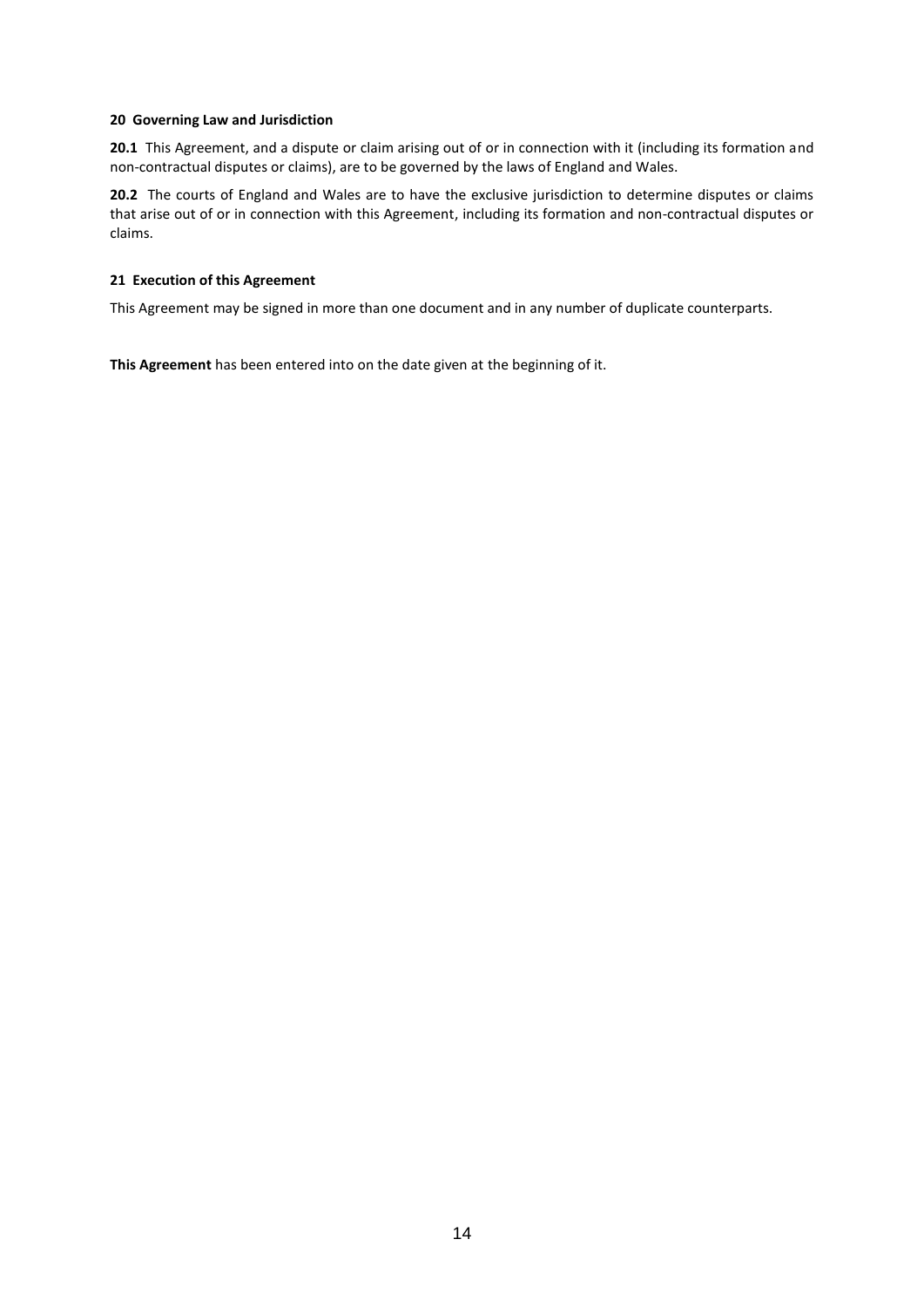### **SCHEDULE 1<sup>25</sup>**

## **The Property**

The building known as [  $\qquad$  ] being [part of] the land registered at the Land Registry under [freehold] [leasehold] title number [  $\qquad$  ]. the Land Registry under [freehold] [leasehold] title number [

 25 If the Grantor is a leaseholder and the definition of "Tenant" and its associated definitions have been deleted, it would be advisable to include in the description of the Property short particulars of the relevant lease and its term.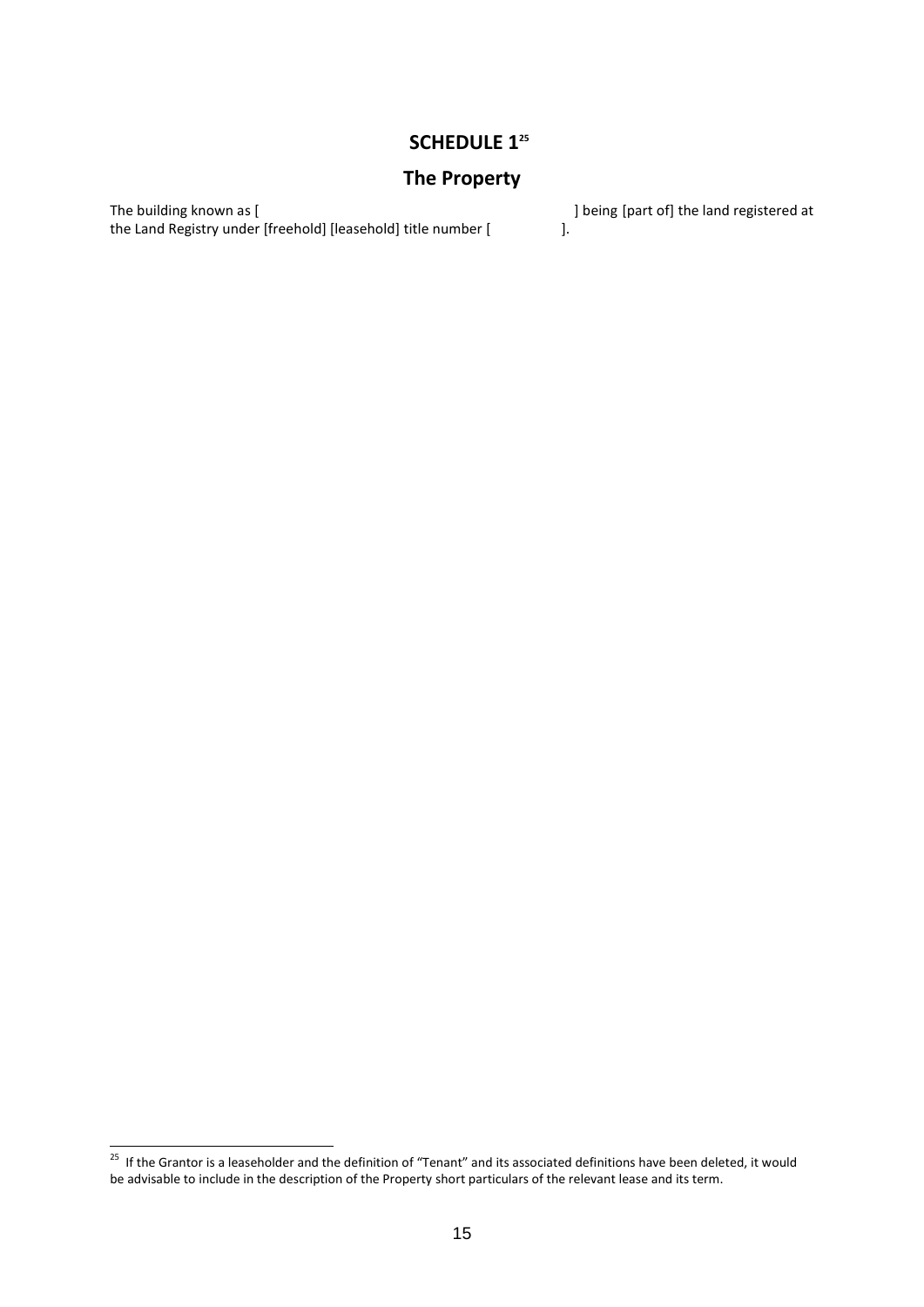# **SCHEDULE 2<sup>26</sup>**

### **Apparatus**

[Ducting/sub-ducting, chambers and cable trays; [fibre-optic] cables [within the ducting/sub-ducting and chambers and supported from cable trays]; terminating equipment] as further shown and described in the drawings and specifications annexed to this Agreement, namely:

[Drawing number .]

[Method statement dated .]

[Plan number .]

 $[$   $]$ .

[Working area included if any]

 26 The drawings and specifications to be attached to this Agreement should give sufficient details to inform the Grantor of what is to be or is installed at the Property, its various locations and the dimensions of the Apparatus. It is recommended that a plan of the Route be attached and the dimensions of the Route be shown on it. See footnotes 9 and 11 above.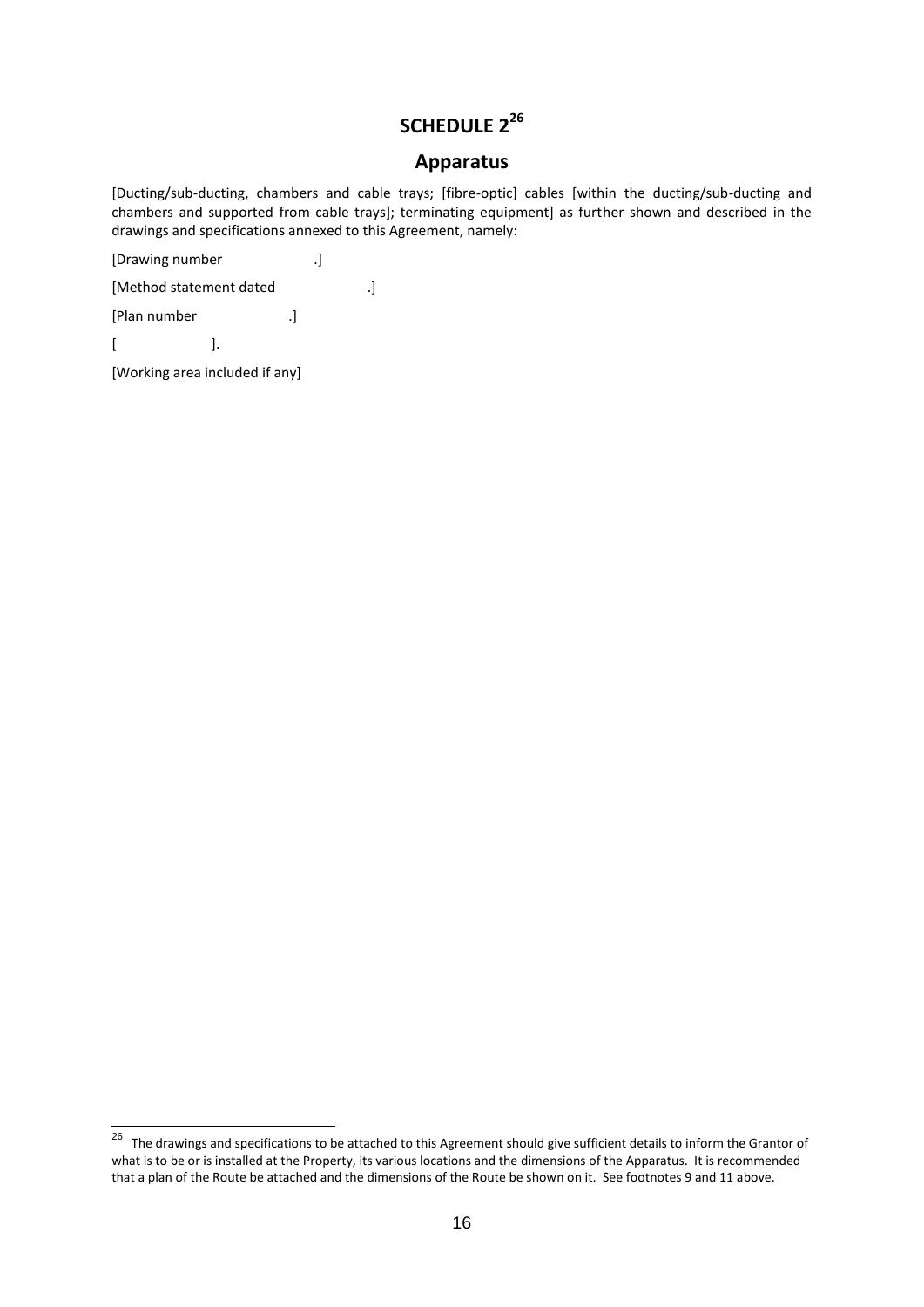## **SCHEDULE 3**

<sup>27</sup>[*Text of the Statutory notice of the assignment of an agreement under the Electronic Communications Code – Paragraph 16(5), Part 3 of Schedule 3A of the Communications Act 2003*]

- 1. This is a statutory notice pursuant to paragraph 16(5) of the Electronics Communications Code in Schedule 3A to the Communications Act 2003 (the "**Code**"}.
- 2. We, [*insert name of the Operator*], are currently party to an agreement under Part 2 of the Code with you [*insert name of the Grantor*] (the "**Agreement**"). Under the Agreement, you agreed to [confer][be bound by] a number of Code rights in order to facilitate the deployment by us of our electronic communications network. These Code rights relate to land occupied by you at [*insert address*].
- 3. The purpose of this notice is to inform you that, on [*insert date*], we assigned the Agreement to [*insert name and address of assignee*] (the "**Assignee**). This means that we have assigned the benefit of the Code rights [conferred by] [binding on] you under the Agreement to the Assignee, and the Assignee is (from the date of the assignment) bound by the terms of the Agreement.
- 4. Please note that, from the date on which this notice has been given to you, we will not be liable for any breach of a term of the Agreement (unless that breach took place before the date on which this notice was given to you). As a result, should you have any concerns in the future about the exercise of Code rights on your land, please contact the Assignee.
- 5. The address of the Assignee is [*insert address*].
- 6. If you have any questions about this notice, please do not hesitate to contact us via telephone ([*insert telephone number*]) or email ([*insert email address*])

[*insert date of notice*]

<sup>-</sup> $27$  See Note 19.